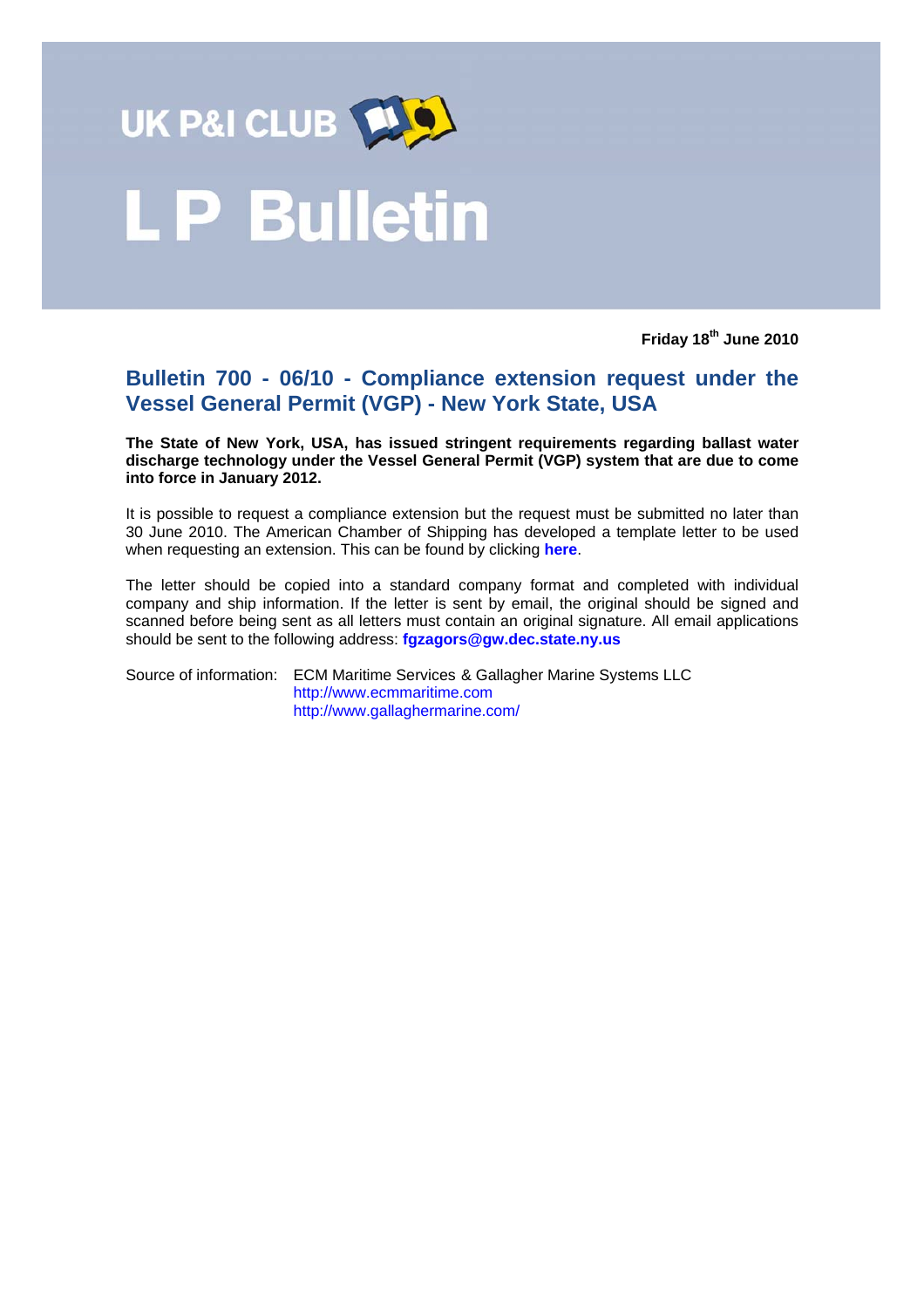# <span id="page-1-0"></span>[Company Letterhead with contact information including address, phone number]

[Date]

Via Email to:fgzagors@gw.dec.state.ny.us

Mr. Francis G. Zagorski New York State Department of Environmental Conservation Division of Water, 4<sup>th</sup> Floor 625 Broadway Albany, New York 12233-3505

> RE: Request for Extension of Implementation Date for Condition 2 of DEC's Clean Water Act 401 Certification for Commercial Vessel and Large Recreational Vessel General Permit

Dear Mr. Zagorski:

I am writing on behalf of [Company Name] of which I am [Title of Person Signing the Request]. This letter formally requests a two year extension (to 19 December 2013) of the application date of ballast water treatment technology requirements for our vessels that currently operate in New York waters and which are covered under the EPA Vessel General Permit ("VGP") as amended by the New York State Clean Water Act Section 401 Certification for Commercial Vessel and Large Recreational Vessel General Permit ("NYS Certification") dated December 17, 2008 and as incorporated in the final VGP effective December 19, 2009 as well as those which might operate in New York waters in the future. This request is consistent with the provisions of Condition 2 of the Certification, which are set to take effect on January 1, 2012 for all existing vessels. The information which follows meets the three criteria contained in the Certification on which an extension may be issued.

# **VESSELS COVERED BY THIS EXTENSION REQUEST**

The composition of our fleet serving any particular port or region changes over time. Because of changes in demand, drydocking schedules, maintenance issues and port schedules, it is likely that the specific vessels that we use to provide our marine transportation services within the State of New York will change over the next three years. Because we cannot today identify with certainty the vessels that we might deploy for service in New York waters between now and the end of 2013, we expressly intend this extension request to cover three types of vessels:

- (1) vessels that currently provide services in New York waters and to New York ports,
- (2) vessels that may be transferred into such service between now and the expiration of the VGP from our existing fleet, and
- (3) vessels constructed before January 1, 2013 which may, during the term of the requested extension, be purchased, chartered, operated or otherwise be controlled by our company such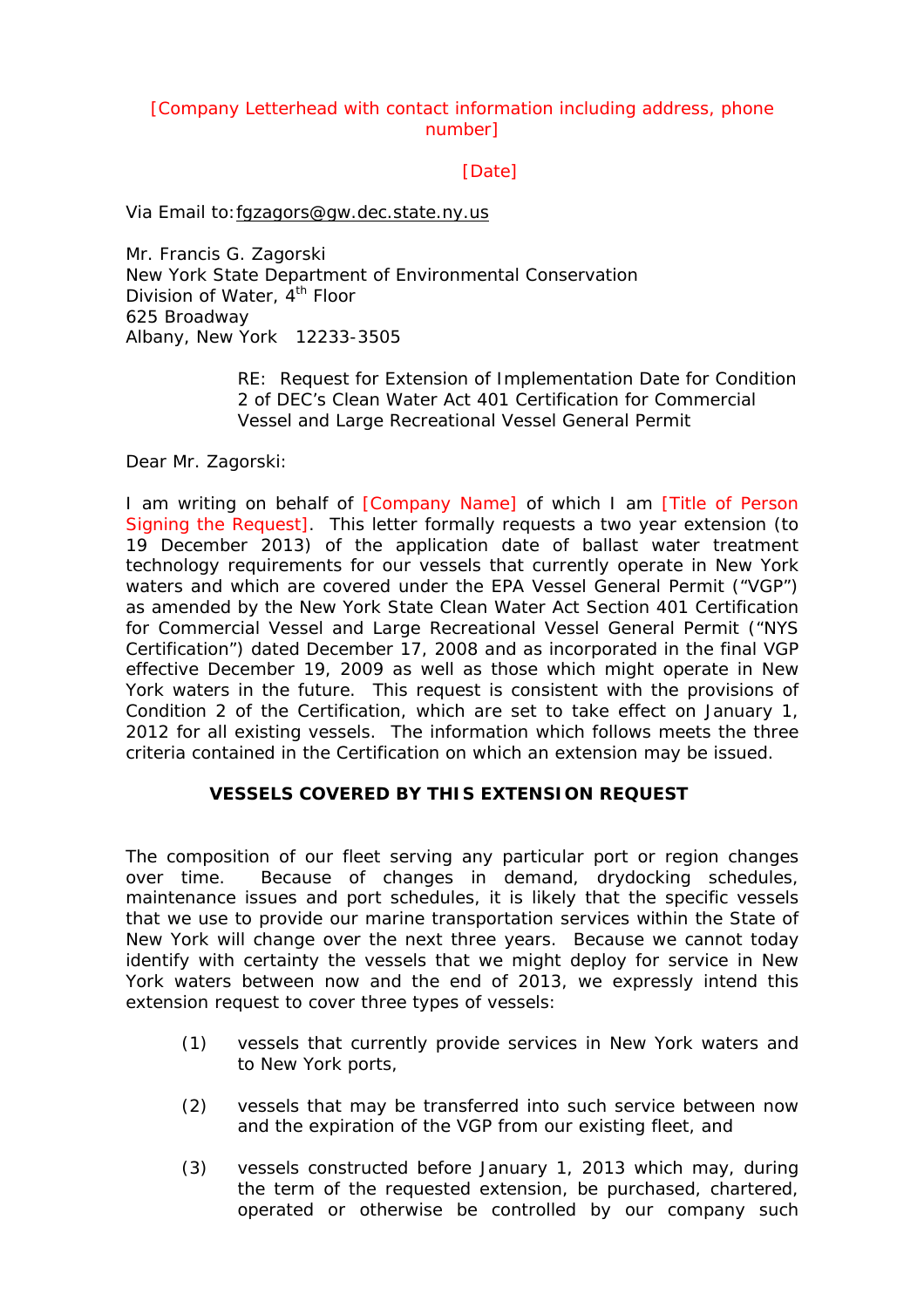vessels which we respectfully reserve the right to timely notify the State of New York under the terms of the NYS Certification and request a similar extension as noted above to these newly acquired vessels which are not, at the time of this filing, under our control. Please note that this portion of the extension request pertains only to existing vessels e.g. those constructed before January 1, 2013 for which we would otherwise be eligible to request this extension if they were currently under our control.

A list of our vessels covered by the VGP including state certifications is attached as an Appendix I to this document and this request for extension is made on behalf of each of these vessels. Because we cannot by definition identify the second and third group of vessels at this time, they are not listed in Appendix I; however, such vessels are either already included in the master Notice of Intent (NOI) list maintained by the US EPA, or they will be added to that list if they begin service to US waters during the term of the VGP.

#### **STANDARDS FOR GRANTING AN EXTENSION FOR CONDITION 2**

This request is made pursuant to the provisions of the NYS certification section "Certification Conditions for the VGP", Condition 2 which would require the application of ballast water treatment system requirements meeting the specified discharge standards found in sections 2(A), 2(B) and 2(C) subject to the final paragraph of Condition 2 which permits an entity to make a request for an extension to the Department with sufficient justification. Sufficient justification is defined as "an ability to state and demonstrate that (1) there is a shortage in supply of the technology necessary to meet the limits set forth in this certification, or a vessel-specific engineering constraint, or other factor related to the availability and installation of technology beyond the vessel owner/operator's control, that delays the technology being available and installed in time to comply with this standard; (2) the unavailability of supply or installation constraint is the only reason the January 1, 2012 date cannot be met; and (3) the vessel has exhausted all other options to comply with this standard." Such an extension request must be made no later than June 30, 2010 and requires the request to indicate when the vessel(s) will come into compliance with this deadline. The extension criteria cover a wide range of potential situations and technical obstacles, including issues that might vary on a vessel-specific basis. With respect to the present extension request, however, the three related criteria effectively merge into one. Simply put, the basis for this extension request is the lack of **ANY** available technology that is commercially available for installation by the Condition 2 deadline of January 1, 2012. The question is not one of shortage of supply, adaptability to particular vessel types, available installation resources, or drydock space. Instead the problem is that technology meeting the enumerated standards simply does not exist nor is there even a scientifically defensible testing protocol to which ballast water technology systems may be tested to determine compliance with the Condition 2 provisions.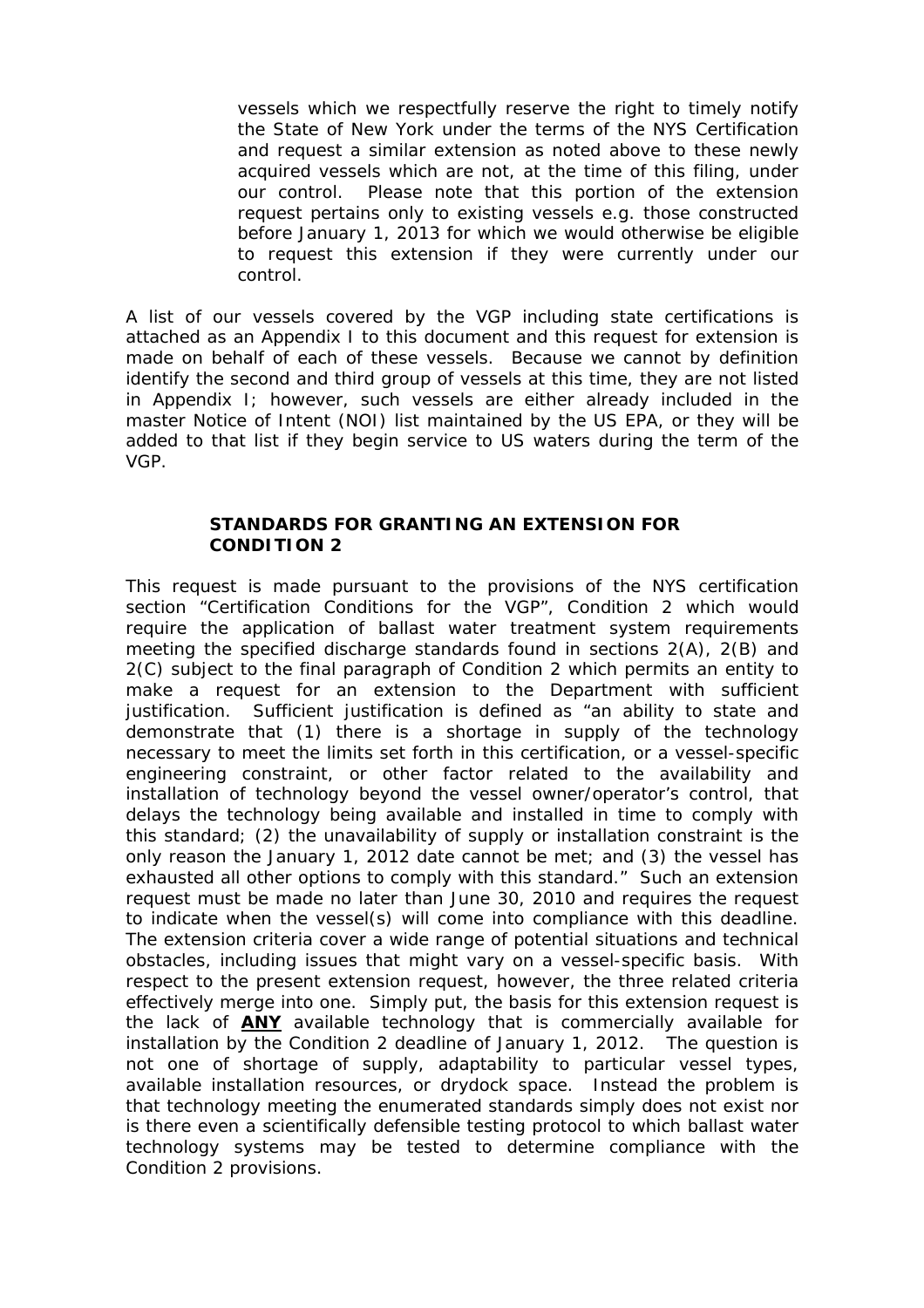#### **(1) THERE ARE NO BALLAST WATER TREATMENT TECHNOLOGIES THAT CAN MEET THE DISCHARGE STANDARDS CONTAINED IN THE NEW YORK STATE CERTIFICATION, CONDITION 2.**

There is a total absence of available ballast water treatment technologies that can meet the NYS Certification discharge standards and thus no treatment systems are available for purchase and installation on our vessels which would allow us to meet the January 1, 2012 compliance date. To support this position requires a brief historical review of ballast water technology development over the past several years and its impact on the current state of technology development and approval for use aboard vessels.

# **The IMO and National Approval Processes**

In 2004, the United Nation's International Maritime Organization ("IMO") adopted the International Convention for the Control and Management of Ships' Ballast Water and Sediments ("the Convention"). Regulation D-2 of the Convention entitled "Ballast Water Performance Standard" states that ships conducting ballast water management shall discharge less than 10 viable organisms per cubic meter greater than or equal to 50 micrometers in minimum dimension and less than 10 viable organisms per milliliter less than 50 micrometers in minimum dimension and greater than or equal to 10 micrometers in minimum dimension; and discharge of three indicator microbes (toxicogenic Vibrio cholera, Escherichia coli and Intestinal Enterococci) shall not exceed specified limits.

In developing its implementation plan for the Convention, IMO created a number of guidelines to assist national governments. Of particular note here are two guidelines. First, any ballast water management systems utilizing Active Substances ("a substance or organism, including a virus or a fungus that has a general or specific action on or against harmful aquatic organisms and pathogens") must be approved by IMO under the G-9 Guidelines prior to use aboard any vessel. Second, ballast water management systems must be approved by national governments taking into account the IMO approved G-8 Guidelines for approval of ballast water management systems. In this respect it is important to note that the G-9 approval must be completed prior to any national government approval under G-8 for system using active substances.

It also important to note that the G-8 Guidelines were finally adopted by Resolution MEPC.174(58) on 10 October 2008, 4 years after the Convention was finalized. This delay in finalization of these Guidelines was a result of the challenges presented in developing a scientifically defensible process by which the efficacy of all ballast water treatment systems could be measured in a standardized way which provided replicable and comparable results.

Moving to the present, a number of ballast water treatment systems are at varying stages of the G-8 and G-9 approval processes. A comprehensive lists of these systems and their status can be found in the Lloyd's Register February 2010 edition of the "Ballast Water Treatment Technology Guide", page 17 which may be downloaded at <http://www.lr.org/sectors/marine/documents/> We urge the Department to review this entire document as it provides valuable insights into the ballast water treatment technologies under development and in the international and national approval processes.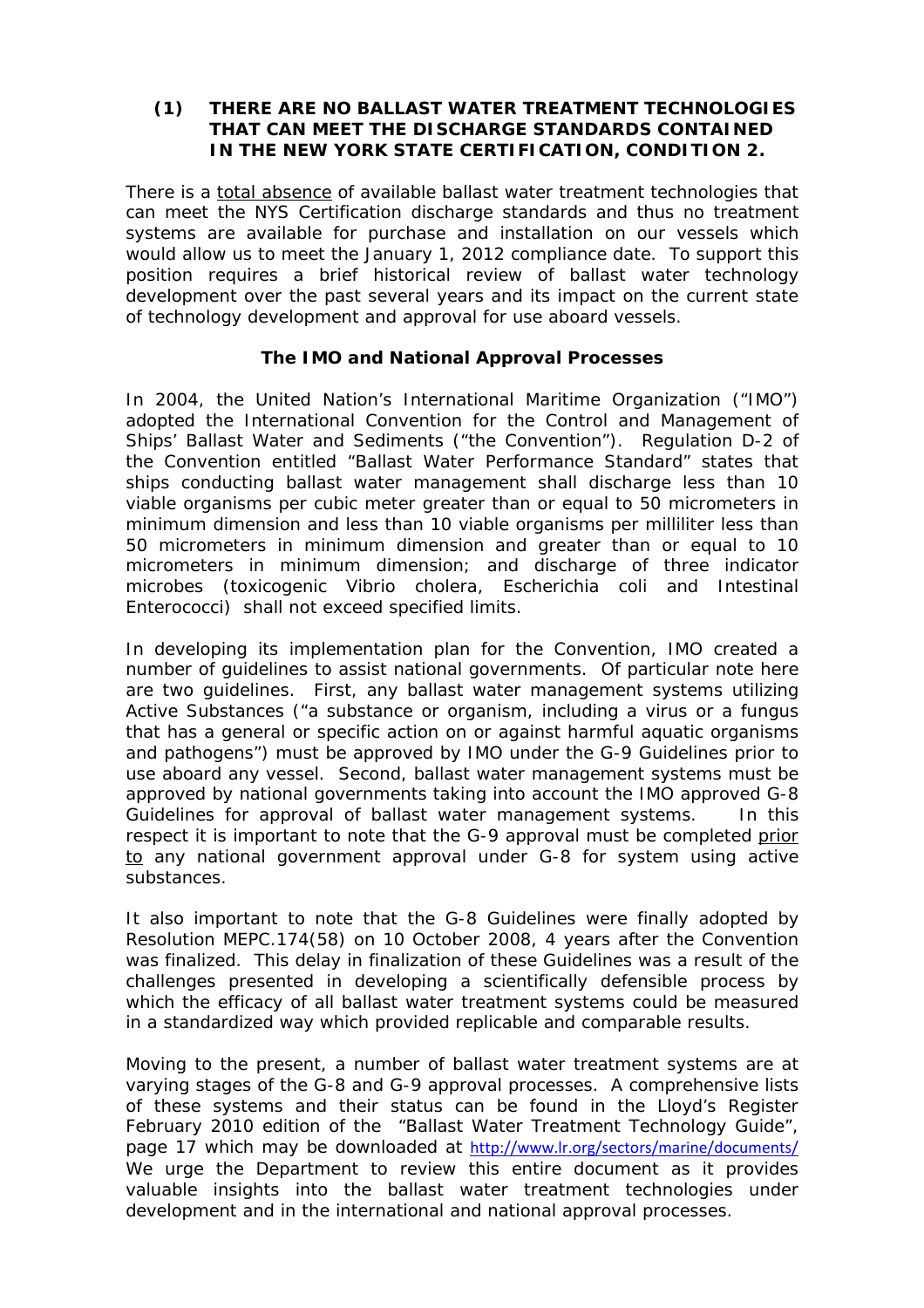### **Ballast water treatment technologies meeting the IMO standard cannot be assumed to meet the more stringent NYS certification standard.**

As noted above, the NYS certification standard is 100 times more stringent than the standard contained in the IMO Convention. While a number of technologies are being tested under the G-8 guidelines which are based on the IMO standard, the results of these tests cannot be extrapolated to assess compliance with the significantly more stringent standard in the NYS Certification. Of relevance here are questions contained in and the comments received by the US Coast Guard in response to its notice of proposed rulemaking entitled "Standards for Living Organisms in Ships' Ballast Water Discharged in US Waters" (Docket Number USCG-2001-10486), Federal Register, August 28, 2009, pgs. 44632 - 44672. In response to questions posed by the Coast Guard in the notice of proposed rulemaking, a number of the over 700 comments received have been submitted by prominent experts in the scientific community as well as ballast water technology developers addressing the challenges in measuring the ability of ballast water systems (existing and future) to meet standards beyond those established in the IMO Convention. Summarizing these comments, there is absolutely no scientific basis on which to assess compliance with more stringent standards for systems which have been tested under the G-8 guidelines which were carefully calibrated to the IMO discharge standard. Furthermore, there are no test protocols which exist that are calibrated to assess compliance with more stringent standards and none are expected in the near to medium future. While it is recognized that the proposed USCG Phase 2 standard is 1000 times more stringent than the IMO standard as compared to the 100 times more stringent standard proposed in the NYS certification, the leap from testing to the IMO standard to either of these more stringent standards is fraught with the same challenges.

### **(2) There are no ballast water technologies that have received either type certifications under the G-8 guidelines (deemed compliant with the IMO discharge standards) by the United States or type certifications under any other testing protocols for more stringent standards.**

International shipping is ideally regulated by the imposition of requirements agreed to by the IMO since they represent a consistent set of requirements that must be met by vessels world-wide regardless of port of call. In the case of ballast water subject to the IMO Convention's D-2 standard, ballast water treatment systems must necessarily go through extensive testing and certification prior to being placed aboard any vessel regardless of flag or trading patterns.

While a number of systems have received either their basic or final approval under the active substance review process and some systems have received their G-8 certification from other nations, no systems have received a type certification from the United States government. Furthermore, the United States government has not established a process by which systems which had received type certifications from other nations would be formally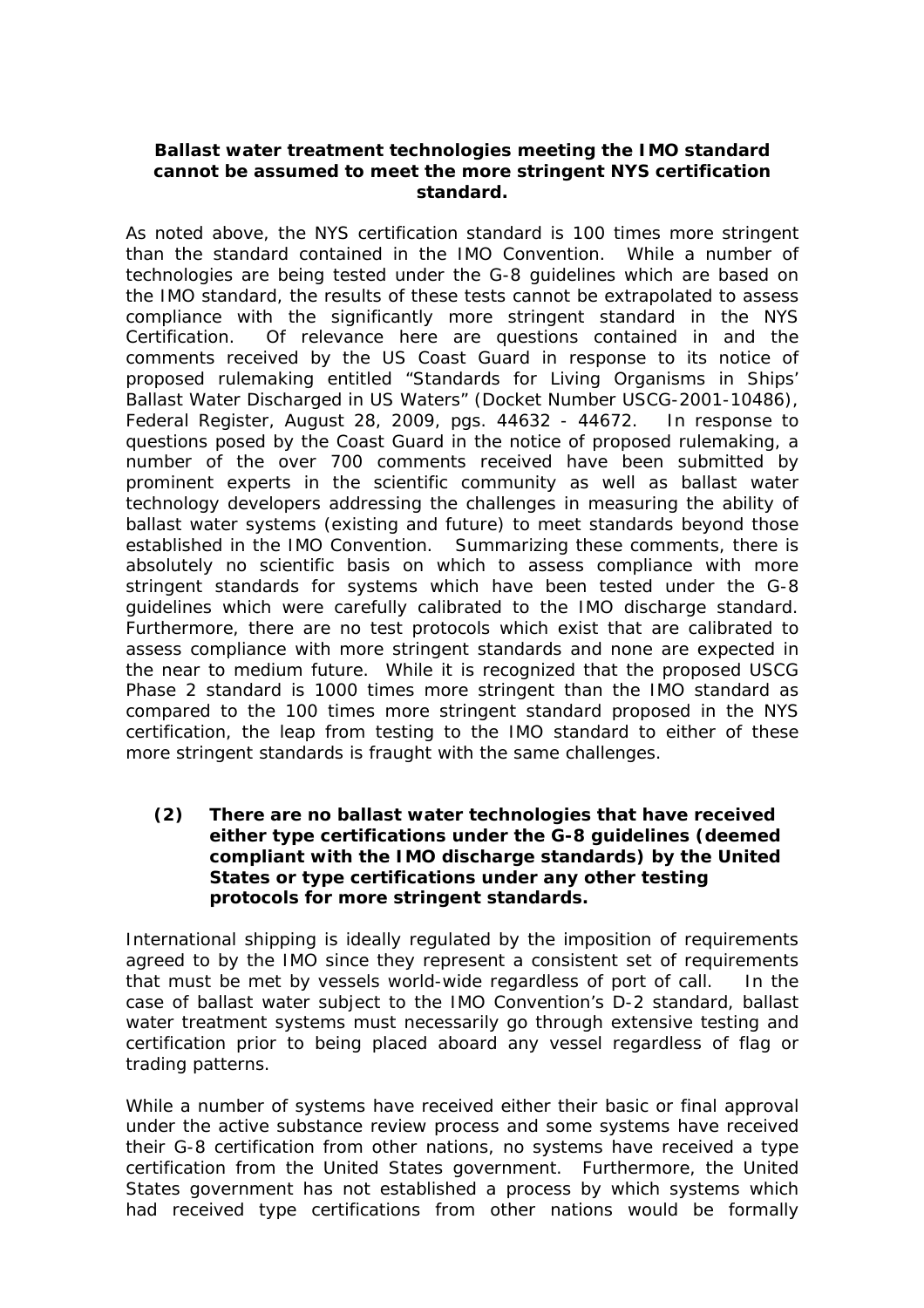recognized as being compliant with the IMO Convention's D-2 standard. Thus, even if New York State were simply trying to apply the IMO D-2 standard, there is no federal mechanism in place to certify systems aboard either US flag or foreign flag ships. In this case, the State is attempting to impose a discharge standard 100 times more stringent than the IMO standard in the absence of any standardized and scientifically valid test protocols which would certify that a system could meet these more stringent standards.

Thus imposition of these NYS certification standards places vessel owners in a position where compliance is impossible. There are no systems which can meet the standard and no test protocols to even assess the performance of existing systems relative to the NYS certification. With these facts in mind, an extension of two years is fair and reasonable.

# **The California State Lands Commission Report Does Not Establish that the Condition 2 Standard Can be Met.**

In October 2009, the California State Lands Commission (CSLC) report on Ballast Water Treatment Technologies provided a list of treatment technologies and claimed that seven technologies have "demonstrated the capability to comply with California's (1000 times IMO) performance standard". We highlight the CSLC's statement because the DEC's Certification made reference to these CSLC standards and claims regarding the availability of ballast water treatment technologies.

The CSLC statement does not demonstrate that 100 times IMO (or 1000 times IMO) treatment technologies are available. Of the treatment technologies named in the CSLC report, none have been verifiably tested to a higher standard (than the IMO standard), no test protocols are identified by which these tests could be accomplished and no facilities were identified which are currently capable of conducting this testing.

# **(3) THE DATE ON WHICH BALLAST WATER TREATMENT TECHNLOGIES THAT CAN MEET THE DISCHARGE STANDARDS CONTAINED IN THE NYS CERTIFICATION (PARAGRAPH 2) IS UNCERTAIN BUT WILL MOST CERTAINLY NOT BE AVAILABLE UNTIL JANUARY 1, 2014.**

Having addressed criteria (1) and (2) above, we turn to the remaining provisions of paragraph 2. Criteria (3) requires a showing that the vessel/owner has exhausted all other options to comply with this standard. Our company and the trade associations to which we belong have been in continual contact with ballast water technology vendors and to date, no vendor can state with any scientific certainty that its system can or could, with future modifications, meet the NYS certification standard for existing vessels. As indicated in the comments submitted by various ballast water technology vendors as well as members of the scientific community to the US Coast Guard Notice of Proposed Rulemaking, there are significant challenges to creating a scientifically valid testing protocol to these more stringent discharge standards and until such time as these testing protocols are created, no ballast water treatments, current or future, can be assessed with any degree of scientific certainty relative to these more stringent standards.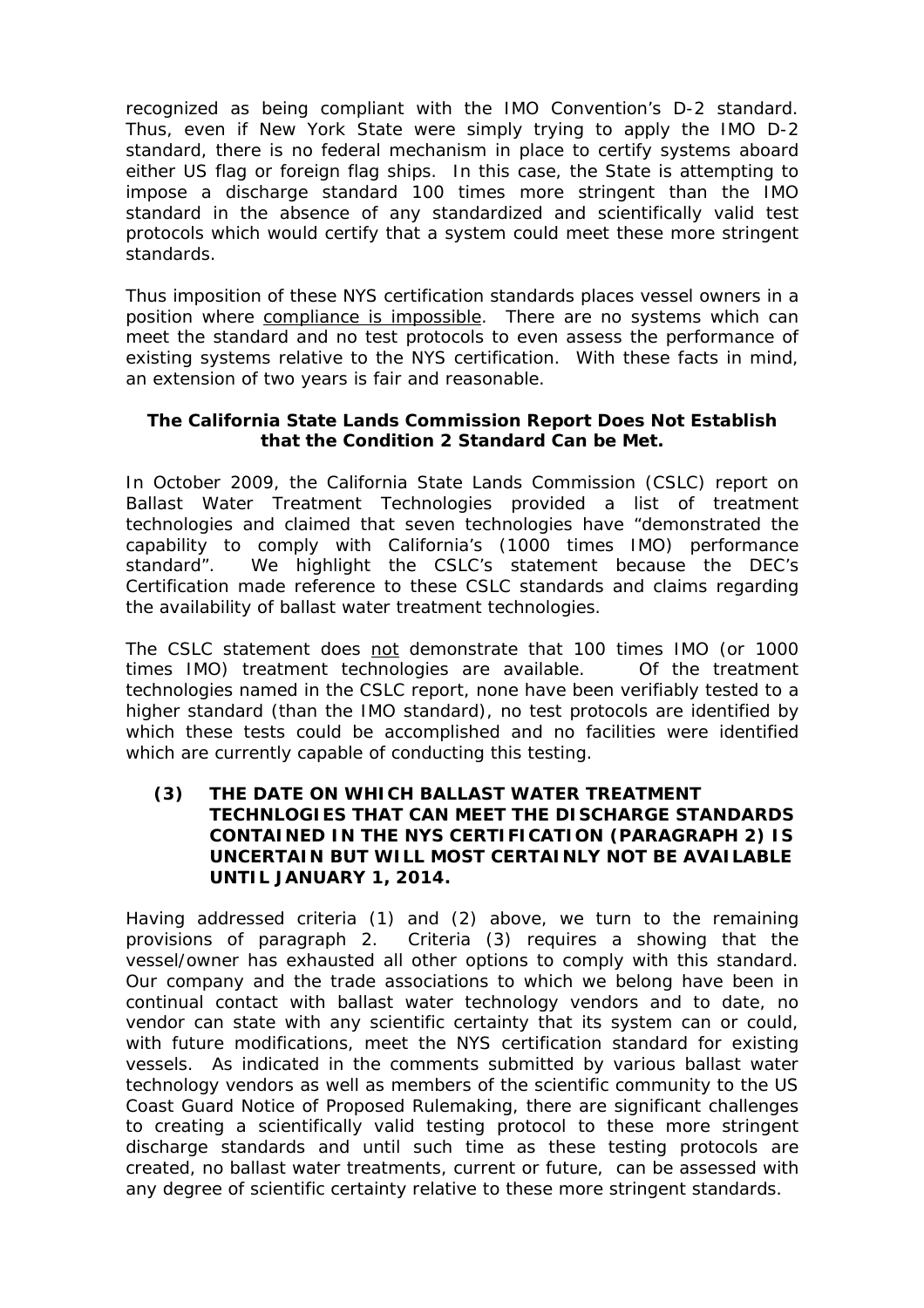While this extension request is only for a 2 year period to 1 January 2014, assuming that the test protocols for more stringent standards will take at least as long, it is expected that such test protocols would not be finalized until 2014 at the earliest, assuming work to develop these testing protocols is begun post haste. Once these test protocols are completed, ballast water technology developers could then begin testing their systems and making the necessary changes to those systems that would result in compliant discharges with the more stringent standards. Based on the developmental timeline for the IMO D-2 standard, the earliest date on which systems could be commercially available would be 2018. Thus it is unlikely that any vessel could comply with the NYS certification existing ship discharge standards until 2018 and that date is assuming that test protocol development and system testing would proceed with no delays.

#### **SUMMARY**

Therefore, we hereby submit this extension request to DEC because there currently is no ballast water treatment technology that would enable us to comply with DEC Condition 2 standards and there is no realistic expectation that such technology will be available in the foreseeable future. For the reasons set forth above, **[Company Name]** respectfully request a two year extension to the NYS certification discharge standards for existing ships for those ships listed in the Annex attached as well as for any other existing vessels we purchase or otherwise control for the term of this extension request, such extension to be granted until January 1, 2014.

Respectfully submitted,

[Insert Name and Title of Signing Official including phone number and email address. Note: This request should be executed by the individual in the position which served as the certifying official for the ENOI submission.]